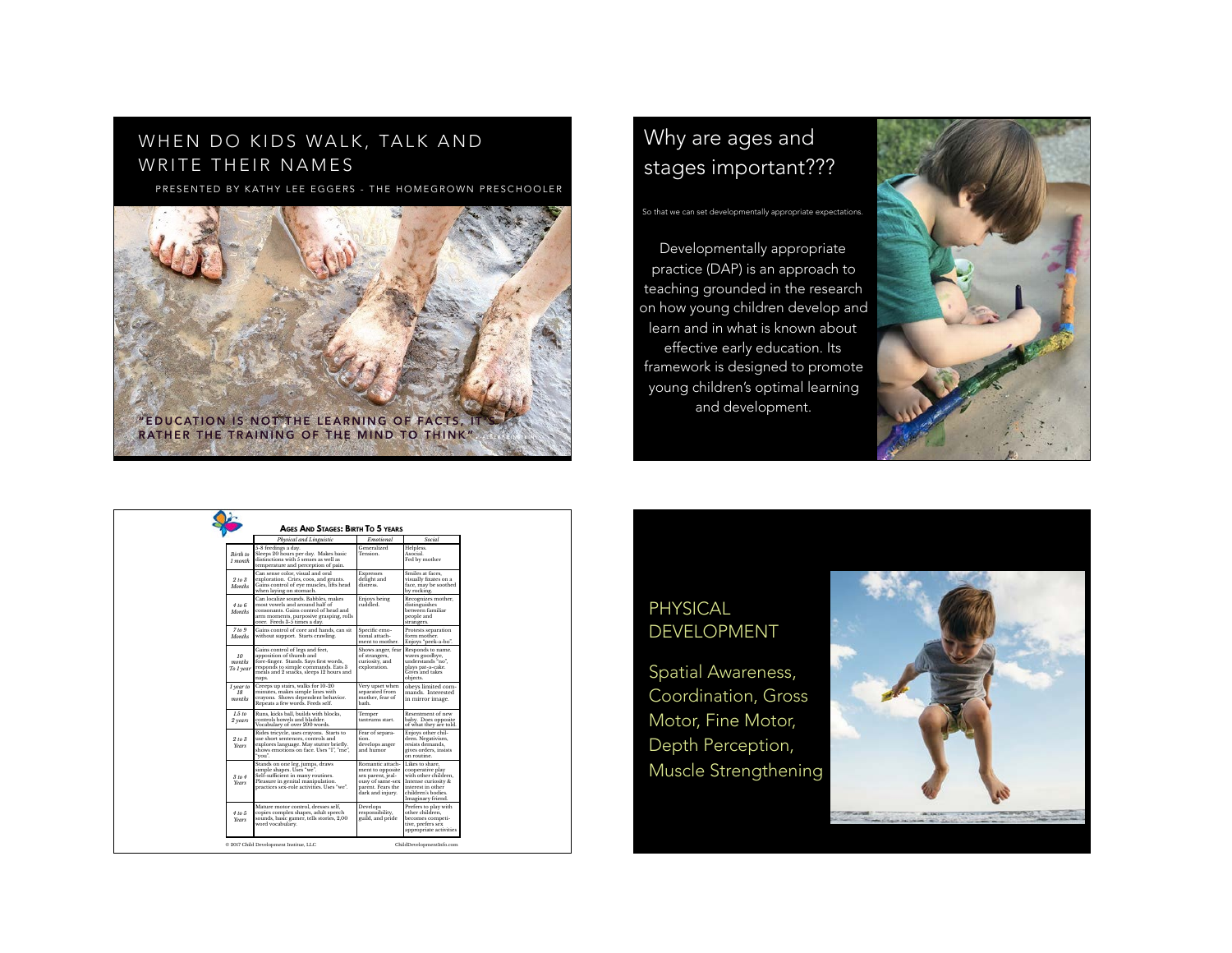## 2 to 3 years old:

• walk up and down stairs; jump off one step

• kick a ball

• stand and walk on tiptoe

• run; dodge

## 3 to 4 years old:

- walk backward and forward unselfconsciously; turn and stop well
- jump off low steps or objects, but find it hard to jump over objects
- begin to ride trikes and pump on swings
- stand on one foot unsteadily; balance with difficulty on low four-inch balance beam while watching their feet
- play actively, but tire suddenly

## 4 to 5 years old:

## • skip unevenly; run well

- stand on one foot for five seconds or more; master the low balance beam
- alternate feet when walking down stairs; judge well when placing feet on climbing structures
- jump on a small trampoline
- show awareness of things in environment (such as cars on the street), but still need supervision and help protecting self
- have increased endurance in play

## 5 to 6 years old:

- walk backward quickly; skip and run with agility and speed
- incorporate motor skills into games
- walk a two-inch balance beam easily; jump over objects
- hop well; jump down several steps; jump rope
- climb well; coordinate movements for swimming or bike riding
- show uneven perceptual judgment
- have high energy levels in play and rarely show signs of fatigue; find inactivity difficult and seek active games and environments

### 7 years old:

- have increased coordination for catching and throwing
- be able to participate in active games with rules
- sequence motor activities, as with gymnastics or shooting baskets
- have improved reaction time in responding to thrown balls or oncoming vehicles

# LINGUISTIC (Language/Literacy/Cognitive)

# Vocabulary, Words Have Meaning, Verbal and Non Verbal Communication



<u>2 TO 3 YEARS</u><br>• KNOWS ABOUT 50 WORDS AT 24 MONTHS • KNOWS SOME SPATIAL CONCEPTS SUCH AS "IN," "ON"

• KNOWS PRONOUNS SUCH AS "YOU," "ME," "HER" • KNOWS DESCRIPTIVE WORDS SUCH AS "BIG," "HAPPY"

• SAYS AROUND 40 WORDS AT 24 MONTHS • SPEECH IS BECOMING MORE ACCURATE BUT MAY STILL LEAVE OFF ENDING SOUNDS

• STRANGERS MAY NOT BE ABLE TO UNDERSTAND MUCH OF WHAT IS SAID

• ANSWERS SIMPLE QUESTIONS • BEGINS TO USE MORE PRONOUNS SUCH AS "YOU," "I"

• SPEAKS IN TWO TO THREE WORD PHRASES<br>• USES QUESTION INFLECTION TO ASK FOR SOMETHING (E.G., "MY BALL?")<br>• BEGINS TO USE PLURALS SUCH AS "SHOES" OR "SOCKS" AND REGULAR PAST TENSE VERBS SUCH AS "JUMPED"

3 TO 4 YEARS.<br>• GROUPS OBJECTS SUCH AS FOODS, CLOTHES, ETC.

• IDENTIFIES COLORS • USES MOST SPEECH SOUNDS BUT MAY DISTORT SOME OF THE MORE DIFFICULT SOUNDS SUCH AS L, R, S, SH,CH, Y,

V, 2, TH. THESE SOUNDS MAY NOT BE FULLY MASTERED UNTIL AGE 7 OR 8<br>CONSONANTS MAY BE DISTORTED, BUT ATTEMPTS TO SAY THEM.<br>CONSONANTS MAY BE DISTORTED, BUT ATTEMPTS TO SAY THEM.<br>• STRANGERS ARE ABLE TO UNDERSTAND MUCH OF WHA ELEPHANT ON YOUR HEAD?"

• EXPRESSES IDEAS AND FEELINGS RATHER THAN JUST TALKING ABOUT THE WORLD AROUND HIM OR HER<br>• USES VERBS THAT END IN \*ING,\* SUCH AS \*WALKING,\* \*TALKING\*<br>• ARSWERS SIMPERCES<br>• REPEATS SENTENCES

4 TO 5 YEARS<br>• UNDERSTANDS SPATIAL CONCEPTS SUCH AS "BEHIND," "NEXT TO"<br>• UNDERSTANDS COMPLEX QUESTIONS<br>• SPEECH IS UNDERSTANDABLE BUT MAKES MISTAKES PRONOUNCING LONG, DIFFICULT, OR COMPLEX WORDS SUCH AS "HIPPOPOTAMUS"

• SAYS ABOUT 200 - 300 DIFFERENT WORDS

• USES SOME IRREGULAR PAST TENSE VERBS SUCH AS "RAN," "FELL" • DESCRIBES HOW TO DO THINGS SUCH AS PAINTING A PICTURE

• DEFINES WORDS<br>• LISTS ITEMS THAT BELONG IN A CATEGORY SUCH AS ANIMALS, VEHICLES, ETC.<br>• ANSWERS "WHY" QUESTIONS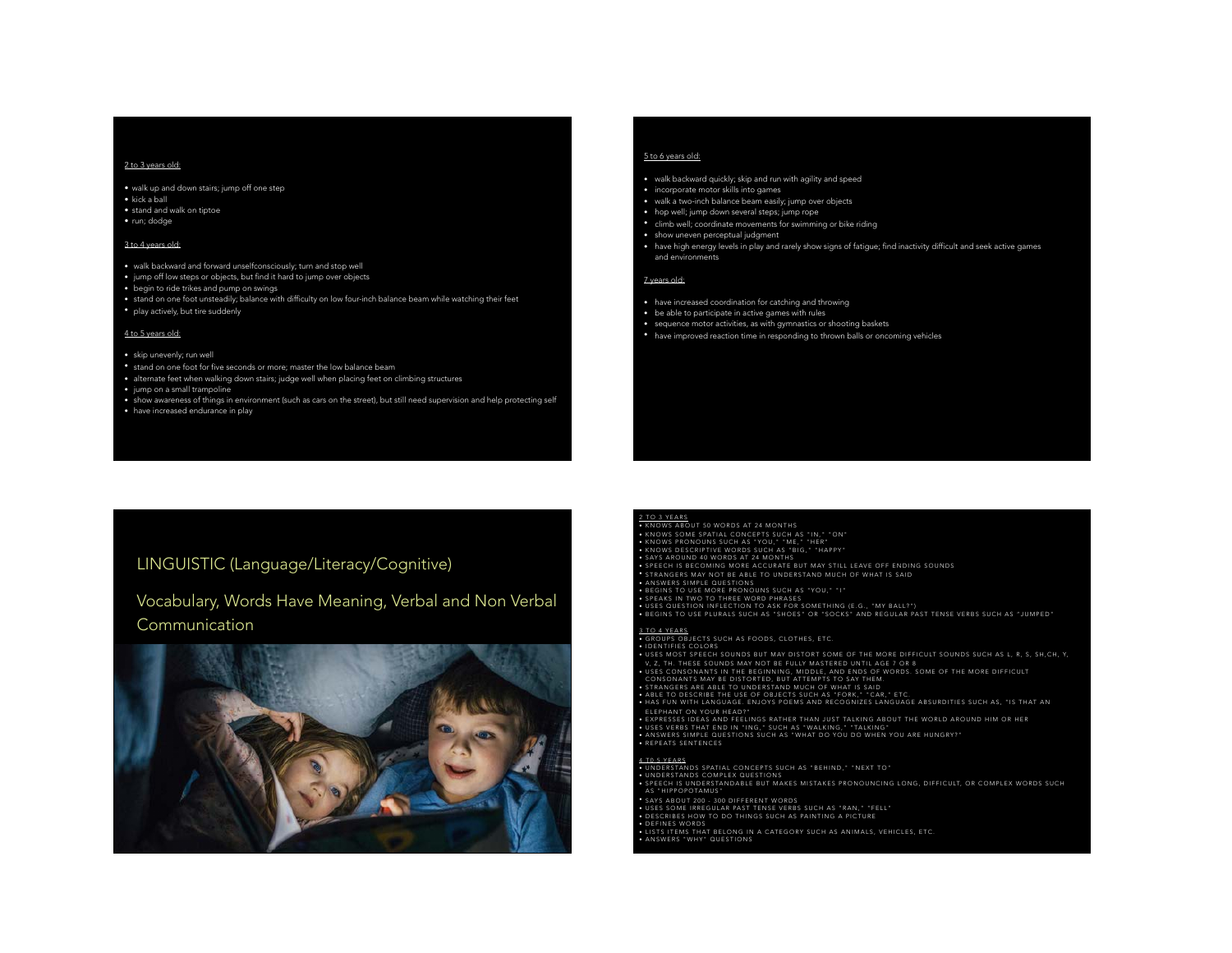## 5 TO 6 YEARS

• UNDERSTANDS MORE THAN 2,000 WORDS • UNDERSTANDS TIME SEQUENCES (WHAT HAPPENED FIRST, SECOND, THIRD, ETC.) • UNDERSTANDS RHYMING • ENGAGES IN CONVERSATION • SENTENCES CAN BE 8 OR MORE WORDS IN LENGTH • USES COMPOUND AND COMPLEX SENTENCES • DESCRIBES OBJECTS • USES IMAGINATION TO CREATE STORIES

## 6 TO 8 YEARS

• READ AND RETELL FAMILIAR STORIES • USE A VARIETY OF WAYS TO HELP WITH READING A STORY SUCH AS RE-READING, PREDICTING WHAT WILL

HAPPEN, ASKING QUESTIONS, OR USING VISUAL CUES OR PICTURES

• DECIDE ON THEIR OWN TO USE READING AND WRITING FOR DIFFERENT PURPOSES

• READ SOME THINGS ALOUD WITH EASE • IDENTIFY NEW WORDS BY USING LETTER-SOUND MATCHES, PARTS OF WORDS, AND THEIR UNDERSTANDING OF THE REST OF A STORY OR PRINTED ITEM • IDENTIFY AN INCREASING NUMBER OF WORDS BY SIGHT

• SOUND OUT AND REPRESENT MAJOR SOUNDS IN A WORD WHEN TRYING TO SPELL

• TRY TO USE SOME PUNCTUATION AND CAPITALIZATION





Adopted from the work of Richard Gentryd, the Conventions of Writing Developmental Scale," The Wright Group

## SOCIAL/EMOTIONAL

•

Self -regulation, social skills, conflict resolution, family structure, self- awareness

Moves children through the stages of play... isolated, parallel and cooperative

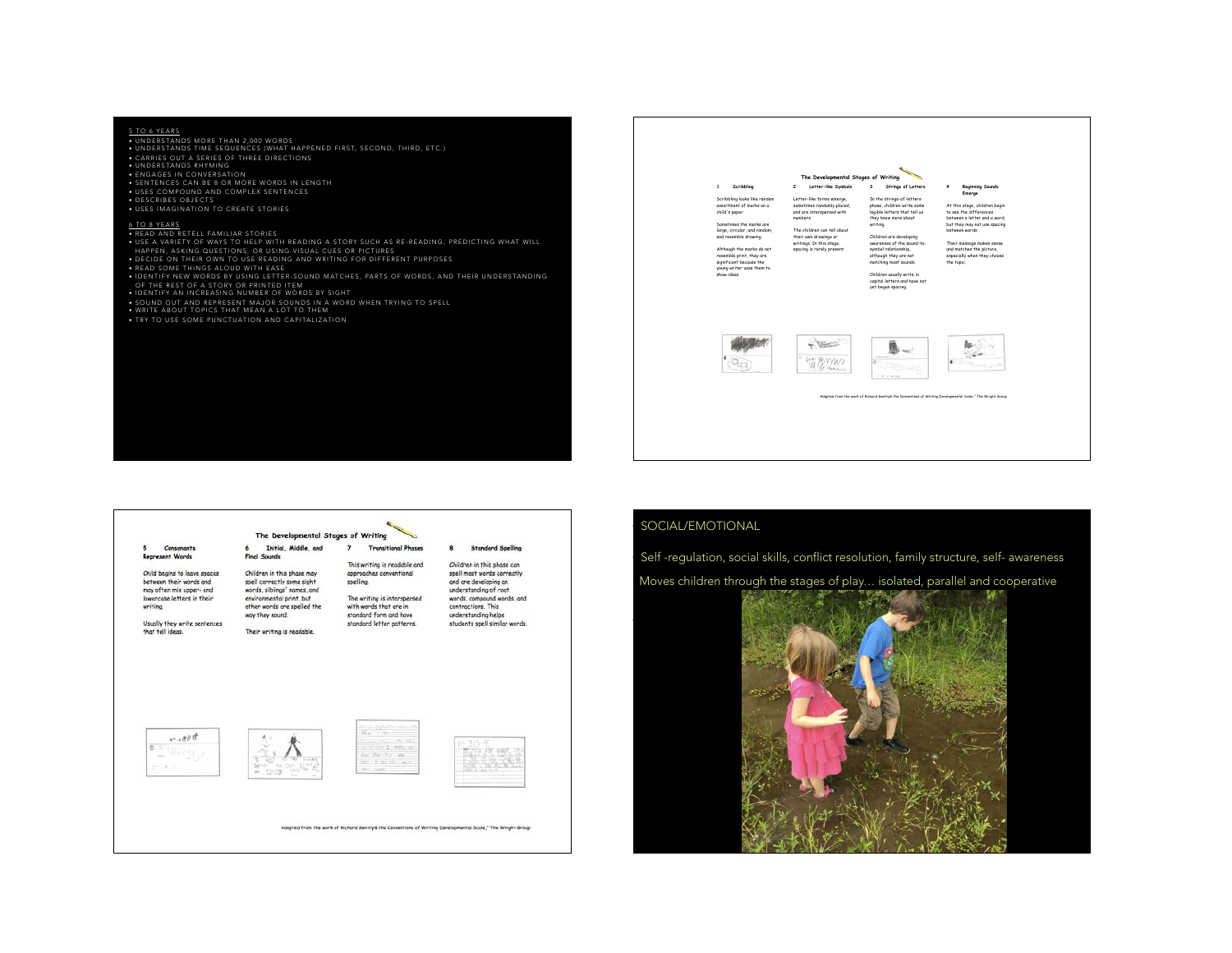## 1 to 2 years

- Children become more aware of themselves and their ability to make things happen. They express a wider range of emotions and are more likely to initiate interaction with other people. At this stage, most children:
- Recognize themselves in pictures or the mirror and smile or make faces at themselves
- Show intense feelings for parents and show affection for other familiar people
- Play by themselves and initiate their own play
- Express negative feelings
- Show pride and pleasure at new accomplishments
- Imitate adult behaviors in play
- Show a strong sense of self through assertiveness, directing others
- Begin to be helpful, such as by helping to put things away

## 2 to 3 years

- Children begin to experience themselves as more powerful, creative "doers." They explore everything, show a stronger sense of self and expand their range of self-help skills. Self-regulation is a big challenge. Two-year-olds are likely to:
- Show awareness of gender identity
- Indicate toileting needs
- Help to dress and undress themselves
- Be assertive about their preferences and say no to adult requests
- Begin self-evaluation and develop notions of themselves as good, bad, attractive, etc.
- Show awareness of their own feelings and those of others, and talk about feelings
- Experience rapid mood shifts and show increased fearfulness (for example, fear of the dark, or certain objects)
- Display aggressive feelings and behaviors
- Children enjoy parallel play, engaging in solitary activities near other children. They are likely to: • Watch other children and briefly join in play
- 
- Defend their possessions
- Begin to play house
- Use objects symbolically in play
- Participate in simple group activities, such as singing clapping or dancing

## 3 to 4 years

- As their dexterity and self-help skills improve, 3-year-olds become more independent. Most can:
- Follow a series of simple directions
- Complete simple tasks with food without assistance, such as spreading soft butter with a dull knife and pouring from a small pitcher
- Wash hands unassisted and blow nose when reminded
- Children become more interested in other children. They are now more likely to:
- Share toys, taking turns with assistance
- Initiate or join in play with other children and make up games
- Begin dramatic play, acting out whole scenes (such as traveling, pretending to be animals)

## 4 to 5 years

- At this age, children are more aware of themselves as individuals. They:
- Show some understanding of moral reasoning (exploring ideas about fairness and good or bad behavior) • Compare themselves with others
- 4-year-olds are very interested in relationships with other children. They:
- Develop friendships
- Express more awareness of other people's feelings
- Show interest in exploring sex differences
- Enjoy imaginative play with other children, like dress up or house
- Bring dramatic play closer to reality by paying attention to detail, time, and space

## 5 TO 6 YEARS

- Continues to expand his or her circle of trusted adults. At the same time, maintains a closeness to a few special people (e.g., says, "I love my teacher, Mrs. Benotti!").
- Gains self-esteem from feeling capable and demonstrating new skills (e.g., says, "I know how to read this!"). Is
- increasingly aware of his or her own characteristics and skills.
- Uses more complex language to express his or her understanding of feelings and their causes (e.g., says, "I sort of want to try riding on that, but I'm sort of scared, too.").
- Uses physical, imaginative, and cognitive resources to comfort self (e.g., goes to his or her room voluntarily when upset) and to control the expression of emotion; however, he or she continues to need adult guidance in this area.
- Enjoys interacting with other children and adults. Has developed a broader repertoire of social entry skills (e.g., suggests something to do together, joins in an existing activity, shares a snack). Engages in more complex and sustained cooperative play, including pretend play and simple games with rules (e.g., says, "How about if we play 'Candyland.' I'll give out the pieces.").
- Continues to establish and maintain friendships with other children. Seeks others' acceptance and friendship (e.g., says, "We're buddies, right?"). May join a group to exclude others.
- Uses a wider array of words or actions to demonstrate awareness, understanding, and concern for what others are feeling (e.g., goes over to a child whose block building has fallen down and says, "Don't worry, Manuel. I'll help you build it up again.").

## 6 TO 7 YEARS

- Enjoy having and making friends and take pleasure in imitating the actions of friends.
- While they typically prefer structure and routines, they may also choose to work or play independently when frustrated.
- Often choose to develop games with rules and are likely to treat peers with respect during play. • They start to experiment more with handling their emotional and social lives independently; they show that they

# can take some initiative socially and that they have the capacity to understand others' actions and feelings.

THE BEST WAY TO TEACH CHILDREN IN A DEVELOPMENTALLY APPROPRIATE MANNER IS THROUGH PLAY…

In short…PLAY builds the brain, develops the whole child, and contributes to children becoming who they were meant to be.